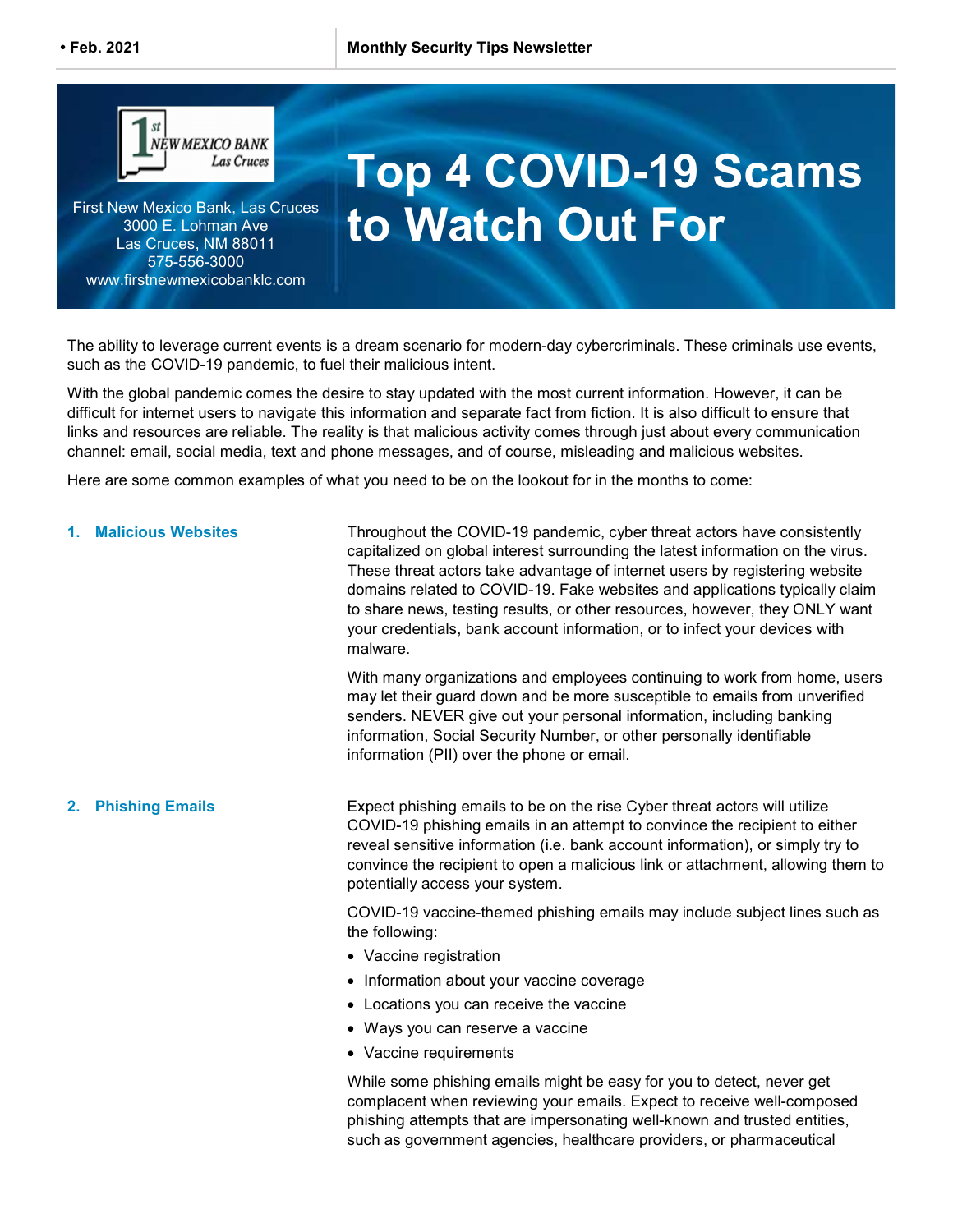companies. NEVER open any link or attachment from a source that you cannot clearly identify as being legitimate!

For instance, email phishing campaigns in the past have targeted state-level agencies impersonating the Centers for Disease Control and Prevention (CDC). These emails have requested recipients to click on links in order to view a secured message pertaining to COVID-19 vaccine information. Links such as these could easily direct the user to a webpage that attempts to collect PII, including name, address, date of birth, driver's license number, phone number, and email address.

Here are some notable indications an email, text, or phone call may be a phishing attempt:

- Inspiring a sense of urgency to click a link or provide information
- Is overly formal or written in an overly complicated manner
- Requests sensitive information or that you review a link or attachment

Asks users to follow a non-standard process, or a process you might find odd!

3. Fraudulent Charities **For as long as the pandemic is around there will always be consistent** attempts by threat actors to create fraudulent charities seeking donations for illegitimate or non-existent organizations. Fake charity and donation websites will try to take advantage of one's good will, especially during such hard times. Always do your research before donating and providing any information.

4. Unemployment Scams As tax season is quickly approaching, be wary of identity theft scams involving fraudulent claims, especially surrounding unemployment benefits. This scam has especially skyrocketed during the COVID-19 pandemic as unemployment claims in general have been on the rise. The most typical scams to be on the lookout for (but are not limited to) include telling recipients that they've won contests, a cash prize, or are eligible for an award for applying for unemployment.

Recommendations Phishing remains a prominent attack vector for almost all cyber threat actors. Your cybersecurity best practices will always be your first line of defense against phishing. Here are some recommendations you can take to shield yourself from these threats:

- Establish a properly-configured firewall
- Ensure your internet-connected devices are not connected to any public internet
- Report any suspicious emails to your organization's IT department
- Enable strong authentication tools, such as Multi-Factor Authentication (MFA).
	- To learn how to activate MFA on your accounts, head to Stop.Think.Connect.: https://stopthinkconnect.org/campaigns/lock-downyour-login
		- Lock Down Your Login provides instructions on how to apply this tool to many common websites and software products you might use
	- Continuously update your passwords and update any default unsecure settings Ensure backup protocols are in place with your devices
	- NEVER give out your personal information, including banking information, Social Security Number, or PII over the phone or email
	- Always verify a charity's authenticity before making donations. For